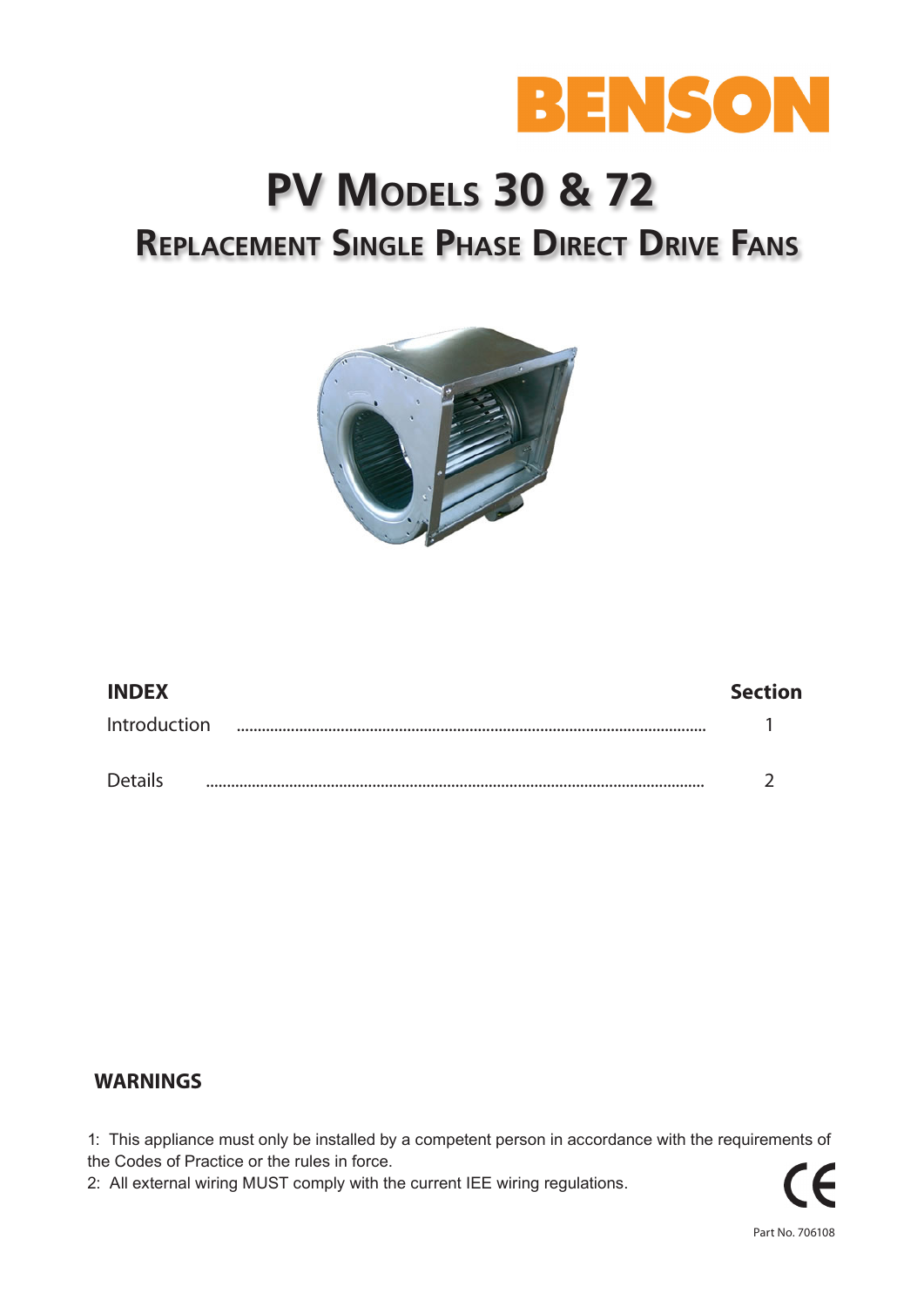## **1. Introduction.**

This bulletin describes the changes to the convection fans on the PV cabinet heater models 30 and 72.

## **2. Details.**

| <b>MODEL</b>     | <b>DESCRIPTION</b> | <b>PART NUMBER</b> |
|------------------|--------------------|--------------------|
| PV <sub>30</sub> | Convection fan kit | PV30-SPARES-KIT    |
| PV <sub>72</sub> | Convection fan kit | PV72-SPARFS-KIT    |

| <b>OUANTITY</b> | <b>DESCRIPTION</b>      | <b>PART NUMBER</b> |
|-----------------|-------------------------|--------------------|
|                 | Fan                     | 28-09-005          |
|                 | Fan damper              | $31 - 30 - 018$    |
|                 | Replacement fan leaflet | 706107             |

### **PV30 Spares Kit PV72 Spares Kit**

| <b>OUANTITY</b> | <b>DESCRIPTION</b>      | <b>PART NUMBER</b> |
|-----------------|-------------------------|--------------------|
|                 | Fan                     | 28-09-002          |
|                 | Baffle                  | 73-66-011          |
|                 | Drill screws            | N <sub>0211</sub>  |
|                 | Replacement fan leaflet | 706107             |

## **PV30**

Damper plate should be fitted to provide an 18mm gap between the plate and the inlet as shown below.

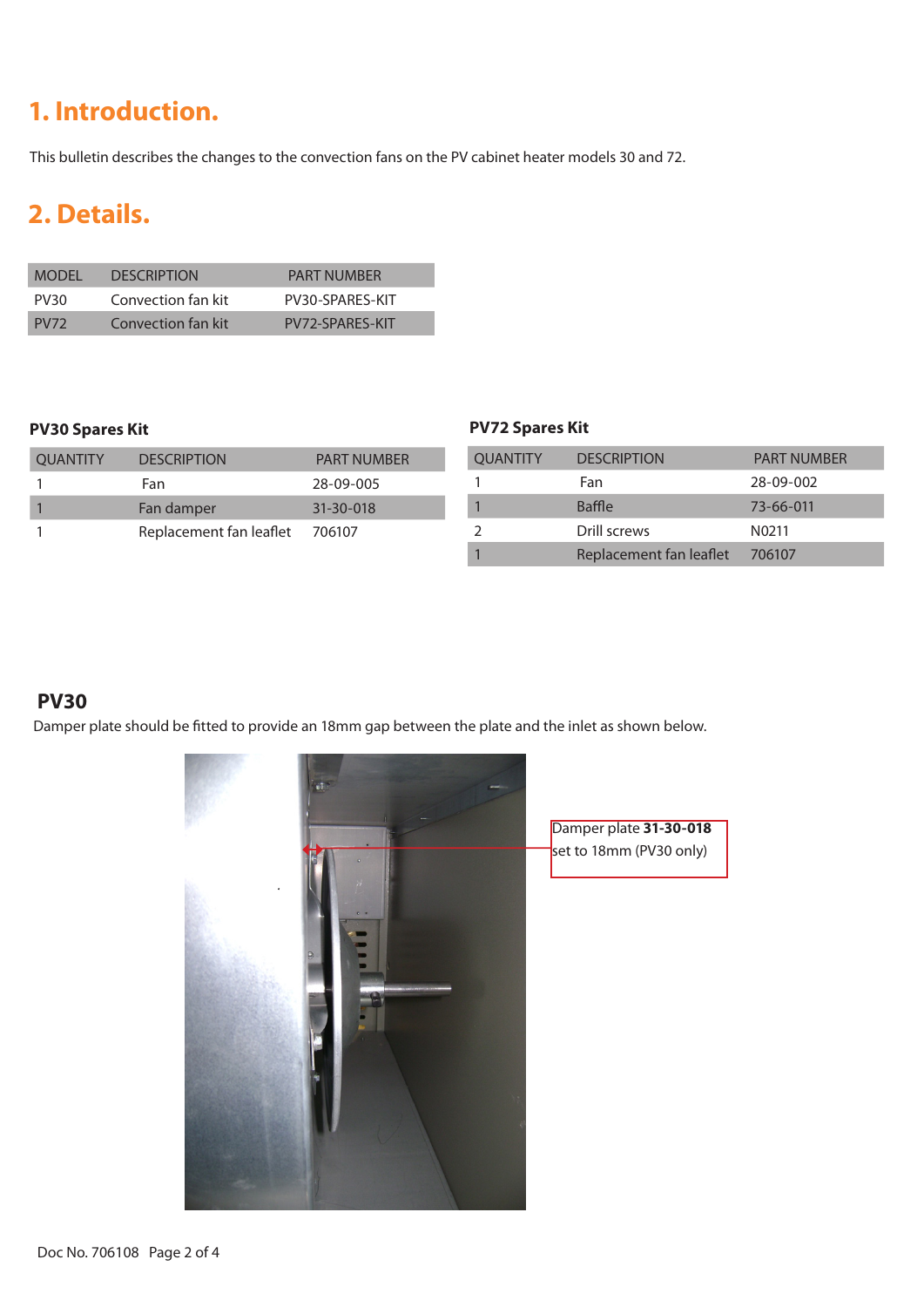## **PV72**

The baffle plate shown below is fitted to the inner heat exchanger tube support brackets using 2 off drill screws (provided). The baffle is angled towards the burner compartment bulkhead as shown below.